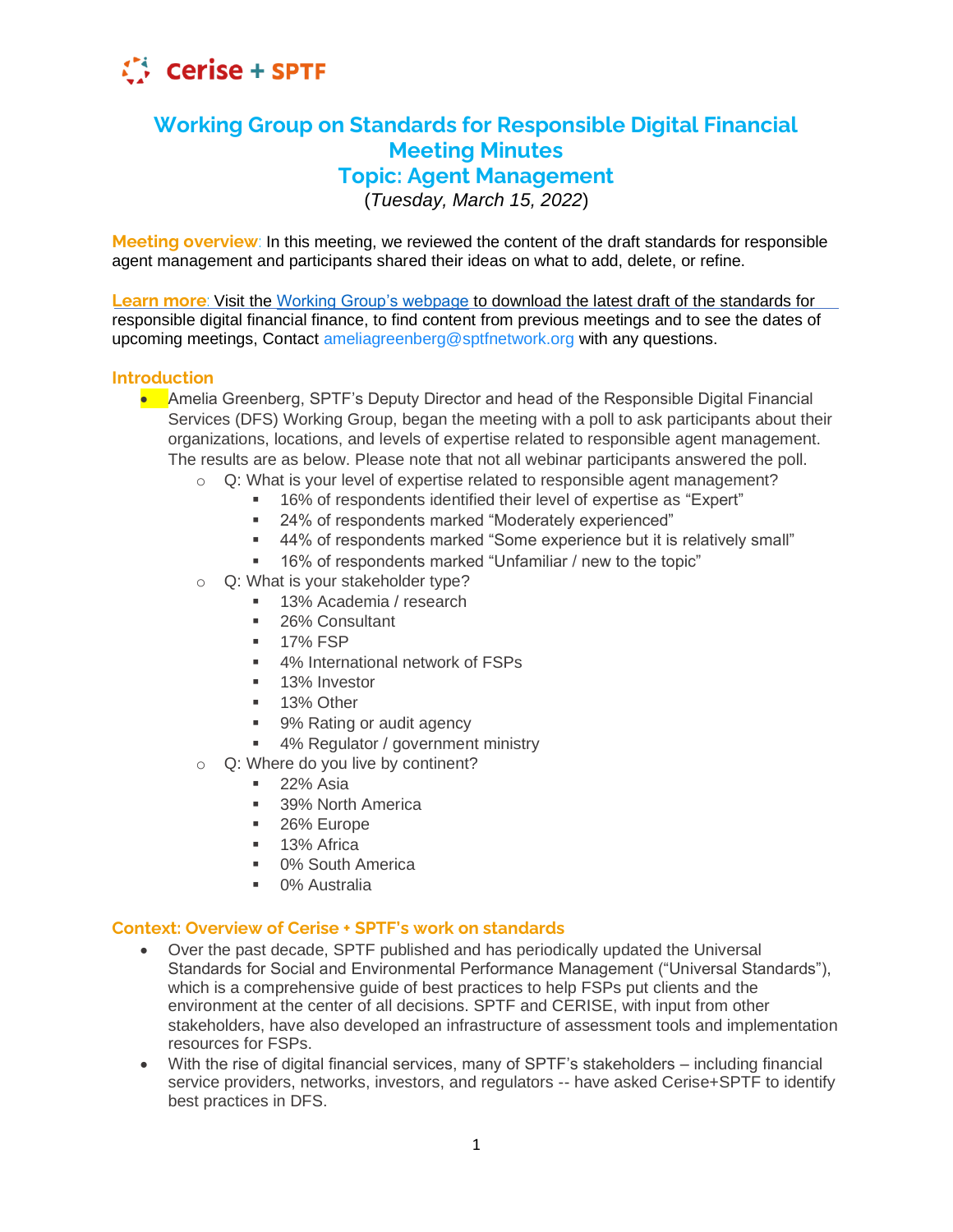

- Creating such DFS standards would:
	- o Clarify what it means to have good management practices in DFS.
	- o Enhance transparency
	- o Encourage good practices to grow
	- o Propose concrete solutions to the risks we observe
	- $\circ$  Enable stakeholders to distinguish between providers with a desire to create value for clients versus those focused solely on profits.
	- o Facilitate partnerships between responsible providers.
- To develop the standards, SPTF conducted a literature review plus 40+ interviews with a broad cross-section of experts.
- SPTF reviewed the following principles/standards/guidelines that relate to responsible DFS while developing the draft DFS standards:
	- o G20 High-Level Principles for Digital Financial Inclusion
	- o IFC Guidelines for Responsible Investing in DFS
	- o BTCA Guidelines for Responsible Digital Payments
	- o GSMA Mobile Money Certification
	- o Smart Campaign Digital Credit Standards
	- o GOGLA Self-Assessment
- If you are interested in providing feedback, or if you know someone else who should, contact Amelia Greenberg [\(ameliagreenberg@sptf.info\)](mailto:ameliagreenberg@sptf.info).
- The Universal Standards for SEPM apply to all FSPs including DFS. In the latest iteration of the Universal Standards, we did include some practices specific to the responsible provision of DFS. However, we had not yet identified a comprehensive set of responsible DFS practices. That is the work happening now, with the input of the working group. In the future, the goal is to have one fully integrated manual and one assessment tool. We do not know what this will look like but will be determined after we have identified all the management practices for the DFS standards.
- What is already in the Universal Standards for SEPM related to agent management?
	- $\circ$  If the provider uses agents, it monitors agent liquidity and whether agents respect client protection practices and has mechanisms to address problems as needed.
	- $\circ$  The provider communicates product information in a way that supports informed decision making by clients.
	- $\circ$  The provider publishes basic product information, including pricing, at branch or agent locations, or digitally as applicable.
	- $\circ$  If the provider uses agents, it verifies that they provide to clients' documentation of their fees, terms of service, and cancellation conditions.
	- $\circ$  The provider has internal controls to monitor whether employees or agents are engaging in aggressive sales.
	- o The provider informs clients how to submit a complaint.
	- $\circ$  The provider displays information on how to submit a complaint in branch offices, at agent locations, in product documentation, and in all digital channels it uses to provide services to clients.
	- $\circ$  The provider allocates funds and human resources to reinforce the following internal capacities to ensure responsible growth
	- o Hiring and training employees, and third-party agents as applicable
- Reminder: the standards say the *what* to do (e.g., train agents), but not the *how* (e.g., make 5-minute training videos and disseminate them semi-monthly).

## **Agent Management: ideas for management practices so far**

- 1. Before launching an agent network, create a strategy for managing agent liquidity in each market, at minimum for urban versus rural markets
- 2. Raise awareness among customers that they may encounter insufficient liquidity among agents and the implications of that on how they plan or manage their financial lives.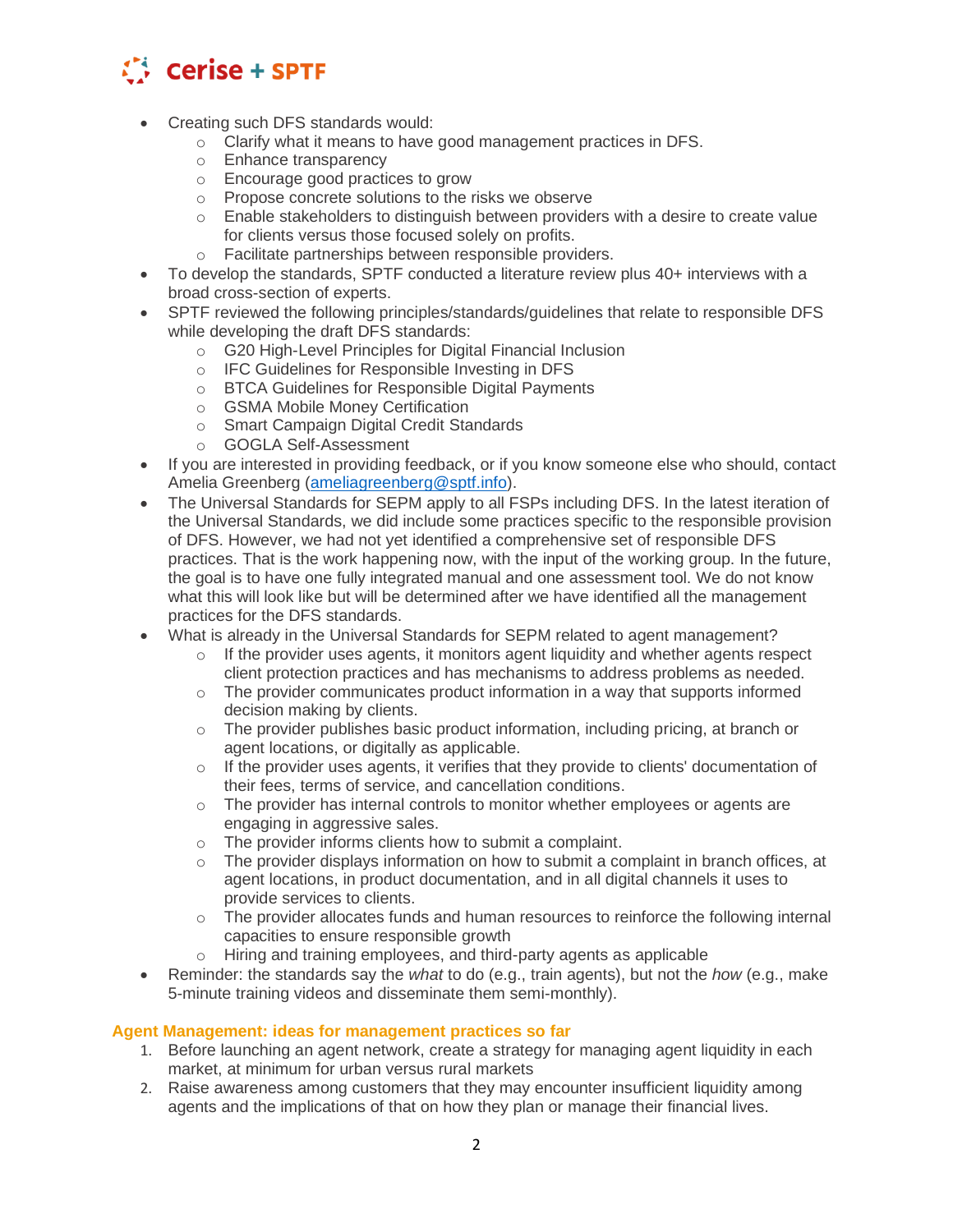

- 3. Improve the IT system as needed to enable remote monitoring of agent activity.
- 4. Measure the level of activity for agents on a regular basis. This includes not only what types of transactions, how frequently, and in what amounts, but also which platform/app they use to conduct each transaction.
- 5. Monitor which agents have high cash outs and take action to ensure liquidity in places where there is a large volume of cashing in and out.
- 6. When a new digital product launches:
	- a. Select agents for the pilot test that are among the most active in the network
	- b. Establish targets, incentives
	- c. Launch an awareness raising program
	- d. Provide more than one round of training for agents on the new product
	- e. Track data on how many agents are aware of or using the new product.
- 7. Use data to monitor early warning sights of agent distress, rather than waiting for actual default or other bad behavior by agents.
- 8. Conduct annual satisfaction survey with agents.
- 9. Invest in ongoing agent training and evaluation. (NB: Agent turnover can be high, and some agents are better than others.)
- 10. Provide refresher trainings to agents on important topics. Training them once on a key topic is not enough.
- 11. Train agents on how to avoid fraud.
- 12. Build agent buy-in to the mission and vision of the organization through continuous engagement
- 13. Have a business plan that allows for agents to make money.
- 14. Offer agents a good base salary.
- 15. Invest in experiential learning. Have your staff who are going to be responsible for agent management go into the field and observe how agents work.
- 16. Make it possible for customers to use agents with their same gender.
- 17. Analyze customer complaints data for insights on agent behavior.
- 18. Tell customers that if agents ask you to pay fees that you do not understand, the FSP wants to know about it and here is the channel to use to report this.
- 19. Agents should have to enter data on all requested transactions, even ones they cannot do due to insufficient liquidity. The FSP should get this information on a daily basis, so they see how many transactions happened and how many transactions were requested but not processed due to insufficient liquidity.
- 20. Define a theory of change for agents. What does the FSP provide (e.g., trainings, incentives, oversight) and how do the agents perform as a result?
- 21. Have a probationary period with agents to test their performance before co-branding with them.

## **Expert Reflections:**

- **Alejandro Jakubowicz, FINCA Impact:** 
	- $\circ$  Alejandro's comments are based on his experience in Africa developing proprietary networks from scratch.
	- $\circ$  Alejandro read the draft DFS standards and says that they are very comprehensive, and it is evident that many experts have provided their input.
	- $\circ$  The first point he highlights is that developing a network is not a linear process, it goes through many phases. The first phase is understanding how the ecosystem will work and to choose a technological platform that is reliable and adaptive to the environment the agents will operate. Two factors in the design include the type of terminal that will be used and the type of identification (biometrics or national ID).
	- o The key success factors in launching the network are presence, service simplicity and liquidity. Supply must precede demand. There must be agents present with signage, so clients get used to it and are inclined to use the agents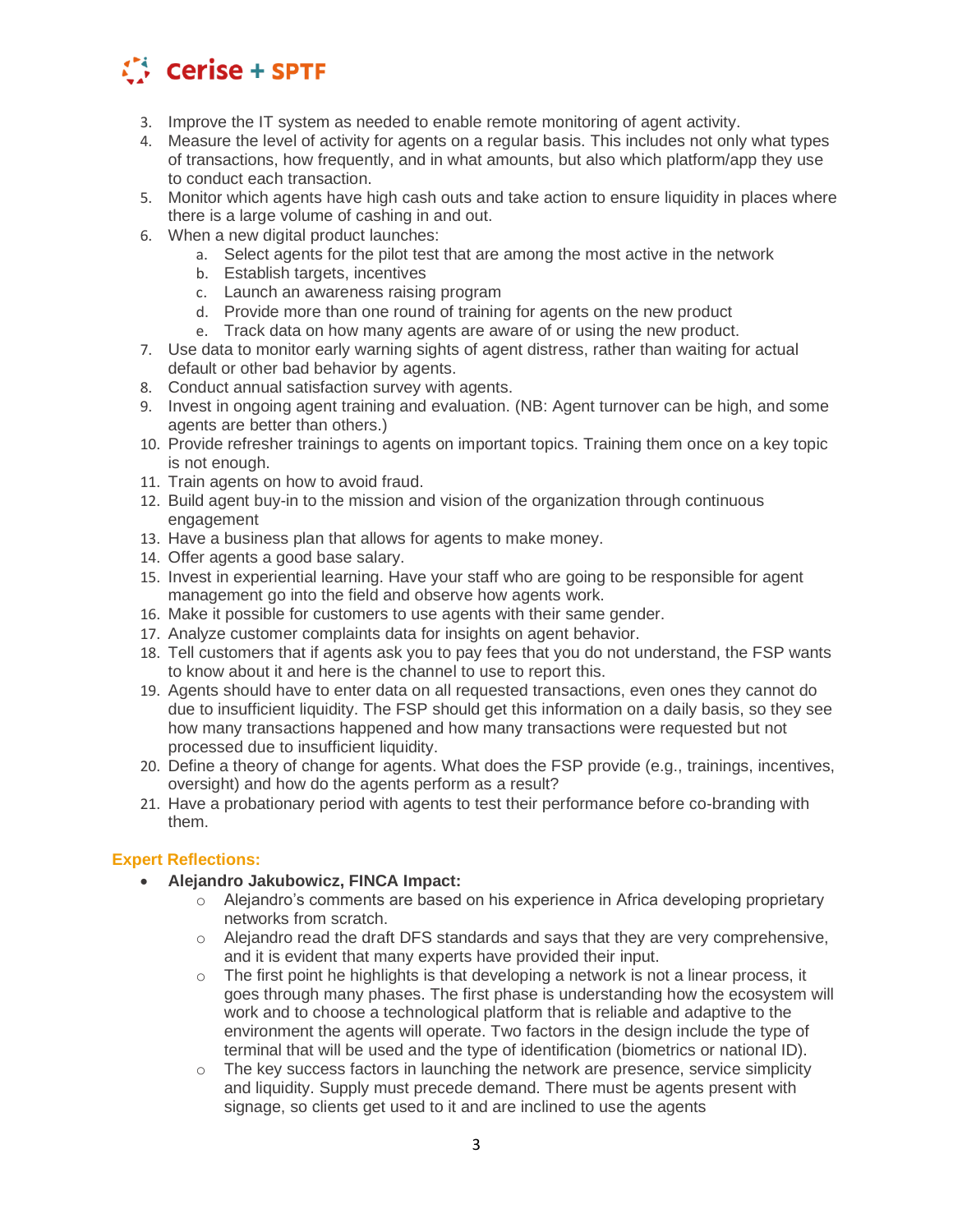

- $\circ$  The sign up of existing client base is essential. One needs to use type of biometrics you have chosen on all your customer base. It needs to be easy. FINCA invited clients and placed agents right in front of the branches so that clients would see that it was easy and reliable and then they would be okay with trying a second time in another place.
- $\circ$  The agents need to be partners. 80-90% of partners will interact with agents and likely not the branch staff. It is better to prevent high turnover by building a strong relationship. Another factor is to build a partnership relationship early on through hosting town hall meetings.
- $\circ$  Question from Amelia: Did you train groups separately (the agents and the clients)?How did you navigate awareness raising?
- $\circ$  Response: Held several programs. The townhalls were not for training purposes. The agents were independent merchants (mom and pop shops). It is important to show that this is a win-win partnership. It is important to build trust. True partnership is especially important.
- **Anup Singh, MSC:**
	- $\circ$  Question from Amelia: If you are not forming your own agent network and you are going to use an existing network, does that require some additional oversight to make sure that there is good client protection?
	- $\circ$  Since 2014, MSC has been running agent network accelerators and has reached over 32,000 agents. There is now a focus on non-exclusive agents, he/she can be a part of another bank or MNO meaning they are independent. Third party agent networks are preferring quantity over quality.
	- $\circ$  Agents can only invest a finite amount of money. There is absence of interoperability. Shared agent banking allows agents to use their float across different providers.
	- $\circ$  Providers are not willing to invest in training and rather use incentives to use their platform instead of others. Agents are not being monitored and there is very little support.
	- $\circ$  Liquidity is a very big challenge. Agent networks become unsustainable because agents become unreliable. When agents are not trained or supervised and there is competition between providers there is a very high risk of fraud and malpractice.
	- $\circ$  There is lack of refresher training that is happening. There is an infrastructure challenge because many agents say that service disruption is an issue.
	- $\circ$  Question from Amelia: With regards to liquidity, it is difficult to get the data if the agent is working for more than one FSP. Have you seen this in practice?
	- $\circ$  Response: There are a couple of providers who have created their own algorithms to assess liquidity requirement and can predict 98% accuracy that the agent will require a specific amount of money over this weekend. Some institutions are putting these predictive analytics into place and are telling agents how much liquidity they need. If there is a banking agent, large transactions happen. In terms of volume, it would be smaller, but the transaction size is larger. Banking agents are float positive and mobile money agents are typically float negative.
- **Hema Bansal, M-CRIL:**
	- $\circ$  Question from Amelia: Is there anything from the Draft Standards that you would refine?
	- $\circ$  How many indicators would you have for training? Trying to balance out the importance of other risks as well. Having a Code of Conduct really helps, especially when there are multiple partners. This brings uniformity in the way agents deliver their services.
	- o Look at certain regulations about agent dormancy by country. Clients need to be notified of closure of agents.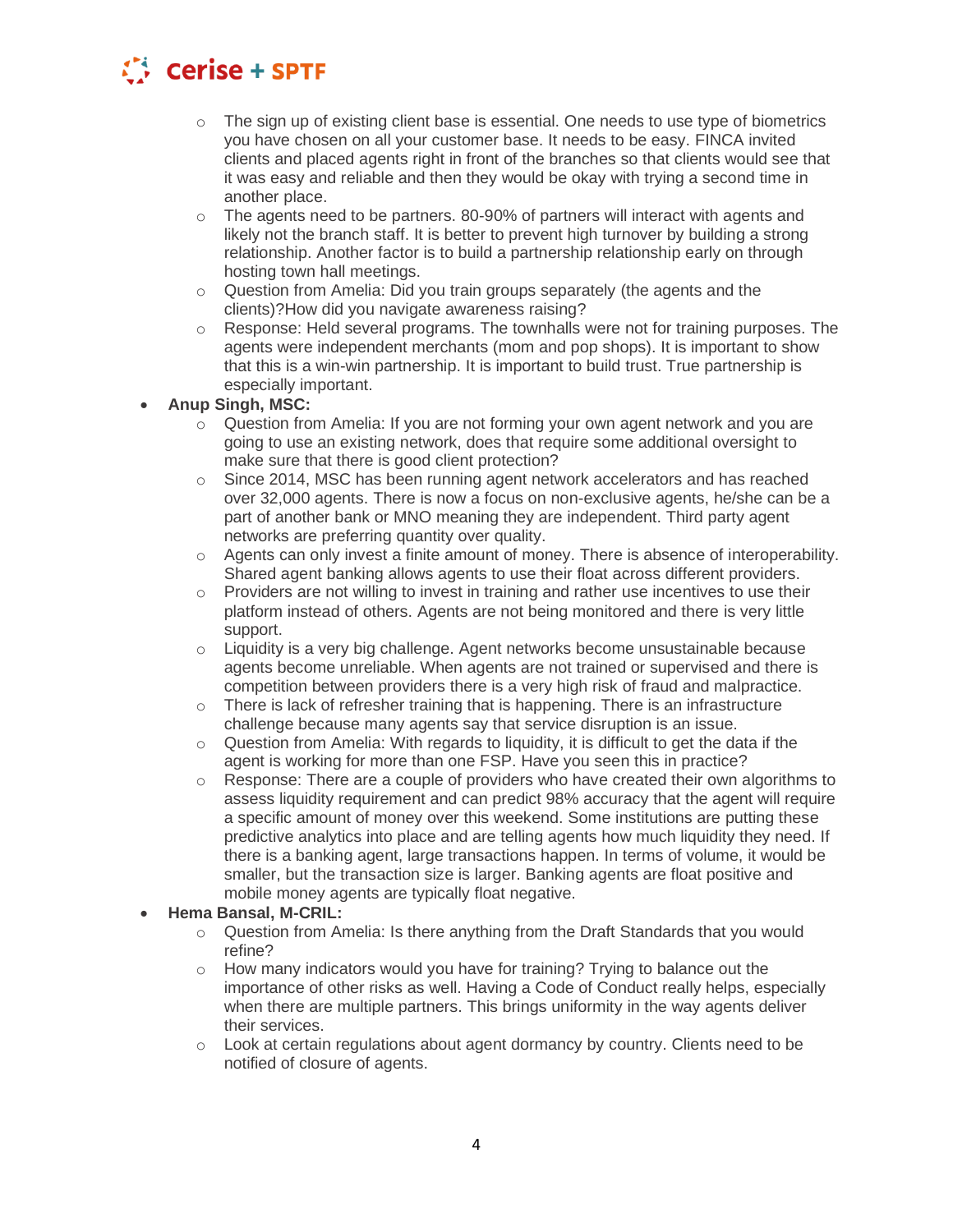

- $\circ$  One of the risks that was discussed was about the parameters used to select an agent. Trying to conduct checks for character and honesty by using references could be a solution.
- o Question from Amelia: Can you notify other FSPs about fraudulent behavior? Should FSPs notify a regulator?
- o Blacklisting agents could be shared at the network level

#### **Discussion:**

- **Karin Gullman, Norfund:**
	- $\circ$  In situations where you have agents who are people who go out in the field to collect cash, where do you draw the line on the responsibility on the FSP in regard to the agent's health and safety in terms of traffic incidents and the risk for robberies?
	- o Amelia's response: In Dimension 5 "Responsible Human Resource Development" we have thoughts about what is the FSPs responsibility in terms of their employees' health and safety. The mechanisms we have already identified include an assessment of the safety concerns that arise then a strategy on how to mitigate these risks and then finally a employee satisfaction survey and incidence response.

#### • **Lucia Spaggiari, MFR:**

- $\circ$  It is required of a FI to use the same standards of care with hired individual agents as they would do with employees. When the FI hires another company then the standards of care for the agents need to be in the contract between the FI and contracted company.
- $\circ$  In an interview with a recovery agent, one of the clients once locked him in a container and luckily, he survived but to the point that it is indeed to be open minded about risks and safety.
- **Arpita Pal Agrawal, M-CRIL**:
	- $\circ$  One of the digital banks has set up a risk categorization matrix for agents. The last category will decide if the agent will ever come back onboard again "blacklist." At various levels it is reported what categories the agent falls into. If the agent is trying to misrepresent the FSP their access will be blocked off.
	- $\circ$  Part of agent management and monitoring is actually sharing back a sort of performance evaluation and giving them the opportunity to understand that they are being monitored. This could encourage better performance.
- **Myra Valenzuela, C-GAP**:
	- $\circ$  For agent monitoring, what about adding something around onsite monitoring like mystery shopping to ensure service quality (e.g. check if agents are being discriminatory)
	- $\circ$  Training the agents of how to inform customers on complaints procedure, security measures, educating customers on protecting their data – how are these pieces built in?
	- $\circ$  Amelia: We could include the big topics on what agents need to be trained on.
	- o Question from Amelia: How realistic is it to have an in-person check-in or evaluation of an agent?
	- $\circ$  Myra: Spoke with head of agent banking from AMK and he said that one thing that is a red flag is someone who is too interested in the money aspect such as the commission, etc.
- **Comment in chat from Aanchal Paliwal:** "I wanted to share some best practices re agent liquidity and monitoring within DFS that you can find in [one of our papers,](https://www.gsma.com/mobilefordevelopment/wp-content/uploads/2018/07/Distribution-2.0-The-future-of-mobile-money-agent-distribution-networks-1.pdf) particularly pgs 14, 19 and 20 are relevant to this discussion."
- **Rafe Mazer, IPA:**
	- o The cost of random selection phone surveys is really reducing. If consumers flag certain issues this can be matched with their administrative data. There are ways to